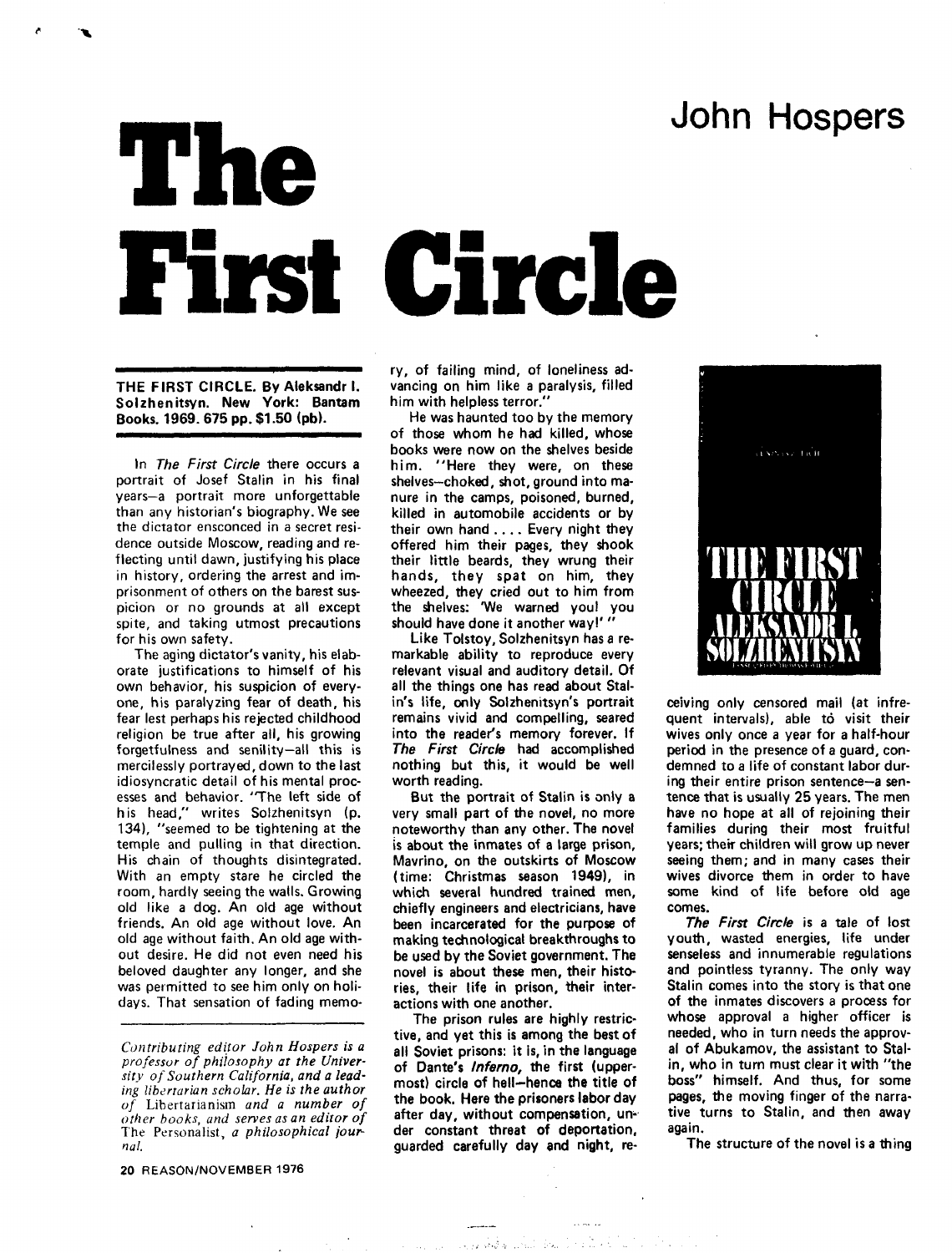of wheels within wheels. There are at least 30 major characters, whose histories cross and criss-cross throughout the novel. Solzhenitsyn does not, as Dostoyevsky often does, introduce a character by devoting a whole chapter to his background and history and then (as often as not) hardly bothering to reintroduce him again. Solzhenitsyn usually introduces a character quite off-handedly through conversation with another, already familiar, character. He shows him in action for some time, and then he will devote a chapter to him (usually on his life before prison) that makes the character come alive before us and brings all his actions previously depicted into sharp and sudden focus. Each character is a continuing strand in the novel; once introduced, he is usually not heard of again for some time, during which other actions and characters are portrayed.

The structure of the book is like that of the later novels of Dostoyevsky (The Possessed, The Brothers Karamazov) except that it is more carefully organized: the fabric is just as complex, but less given to character details that are irrelevant to the thrust of the action. Every detail in Solzhenitsyn counts, and all the apparently loose ends are tied together in the end. But in his manner of description and characterization he is much more like the Tolstoy of War and Peace, the novel that this one most closely resembles.

In Dostoyevsky we get a vivid portrayal of the inner life of the characters, but very little conception of external details-the look, the feel, and the smell of the Russian earth in winter and in spring, the facial and gestural details of the various characters, a feeling of the Russian landscape and the changes of the seasons. Both Tolstoy and Solzhenitsyn have a vivid eye for this kind of detail. Solzhenitsyn is, indeed, a 20th-century Tolstoy; that is the quickest way to summarize him with any accuracy.

Just as Tolstoy's subject matter in his greatest novel was the impact on Russian life of the Napoleonic invasion of 1812, so Solzhenitsyn's in this novel is the impact on Russian life of the Stalin era, including the war, the collectivization of the land, and most of all the secret police-the arrests in the night, the incarcerations and interrogations, the prisons and the labor camps strung out like an archipelago of islands ("The Gulag Archipelago,'' to which Solzhenitsyn makes frequent reference in this novel) throughout the 5,000-mile breadth of the Russian north. His picture of it is devastating and unforgettable.

From it, we know not only the historical facts of what happened but how it felt to the people involved in it-from the dictator who ordered it and the bureaucrats who administered it to the millions of victims whom it left lifeless or homeless. We learn how it feels to be imprisoned for a 25-year sentence and never to see one's family again, to fear every knock at the door of one's home, to be thrown into the Lubiyanka, into months of solitary confinement under blazing lights, one's personality gradually stripped away, leaving only a feeble organism who will do anything, tell anything, just to receive a single bowl of thin soup or a promise not to be tortured for a single day.

The novel opens with a dramatic incident in which a young diplomat, Volodin, makes a telephone call to a university professor warning him that he will soon be arrested. The connec-

Of all the things one has read about Stalin's life, only Solzhenitsyn's portrait remains vivid and compelling, seared into the reader's memory forever.

tion is cut off, and Volodin suspects that the secret police have tapped the line. The fear of it dogs his steps from that moment on, but we hear no more of him for many pages. Fourteen chapters later, we learn that the principal new project at the Mavrino prison is the phonetic separation of recorded sounds so that each individual's voice pattern can be isolated. Volodin does not reappear as a character in the drama until some 400 pages later, when he is shown trying to drown his fears in alcohol *at.a* large diplomatic party.

In the next chapter, when the scene switches back to Mavrino and the speech-pattern project, we learn that among five suspects in the case of the phone call to the professor, two voices (of which Volodin's is one) may belong to the guilty person. The prosecutor in charge says that in that event both will be arrested and executed. "But one of them is not guiltyl" says the project's engineer. "What do you

mean, not guilty?" is the reply (p. 592); "not guilty of anything at all? The security organizations will find something." A couple of chapters later, Volodin is arrested and taken to the Lubiyanka, and there in a few hor· rifying chapters we learn of the techniques used, in windowless, airless cells, to force compliance of prisoners and extract confessions from them before their execution. Any reader could be challenged to read these chapters and still be able to fix his mind on anything else during the next few days, so shattering is the impact of Solzhenitsyn's description. And quite incidentally we learn that the other suspect, who is innocent, has also been arrested and executed.

In following through the many interrelated threads that constitute the tapestry of this great novel, we learn many things about the Soviet Union that cannot help but shock us, though they are mentioned only in passing. For example: (1) Prisoners were supposed to protest the conditions of political prisoners in Greece (p. 162). who were sending telegrams from their cells about their sufferings to the parliaments of the world and the United Nations, while even in the best prison in Russia ("the first circle") the prisoners were not permitted to send so much as a postcard to their wives.

(2) We learn (p. 387) how one of the prisons was suddenly sterilized, carpeted, and otherwise sanitized, ikons put on the wall, and the prisoners returned to this refurbished cell for one day only, while an American representative of the United Nations came to visit. Much-impressed by the religious freedom she concluded existed in Russia from seeing the ikons and impressed also by the cleanliness of the cells and the lack of complaints by prisoners (they had been threatened with Siberia if any of them dared complain), she returned to America to give a glowing account of Soviet prison conditions-after which the prisoners were returned to the cell, 60 to a cell made for 20, meanwhile uncarpeted again, with the ikons removed.

(3) One of the engineers at Mavrino is called in by the warden on account of his wife's letters. The wife, being married to a prisoner, can obtain no legal employment; her diet and that of her children consists of a few potatoes a day; there is no fuel for the winter ("coal doesn't go to the people but to the bosses"). The commandant's advice to the engineer, after demanding that he keep his wife from complaining, is: "Tell her she should believe in God. Why not? Otherwise what is all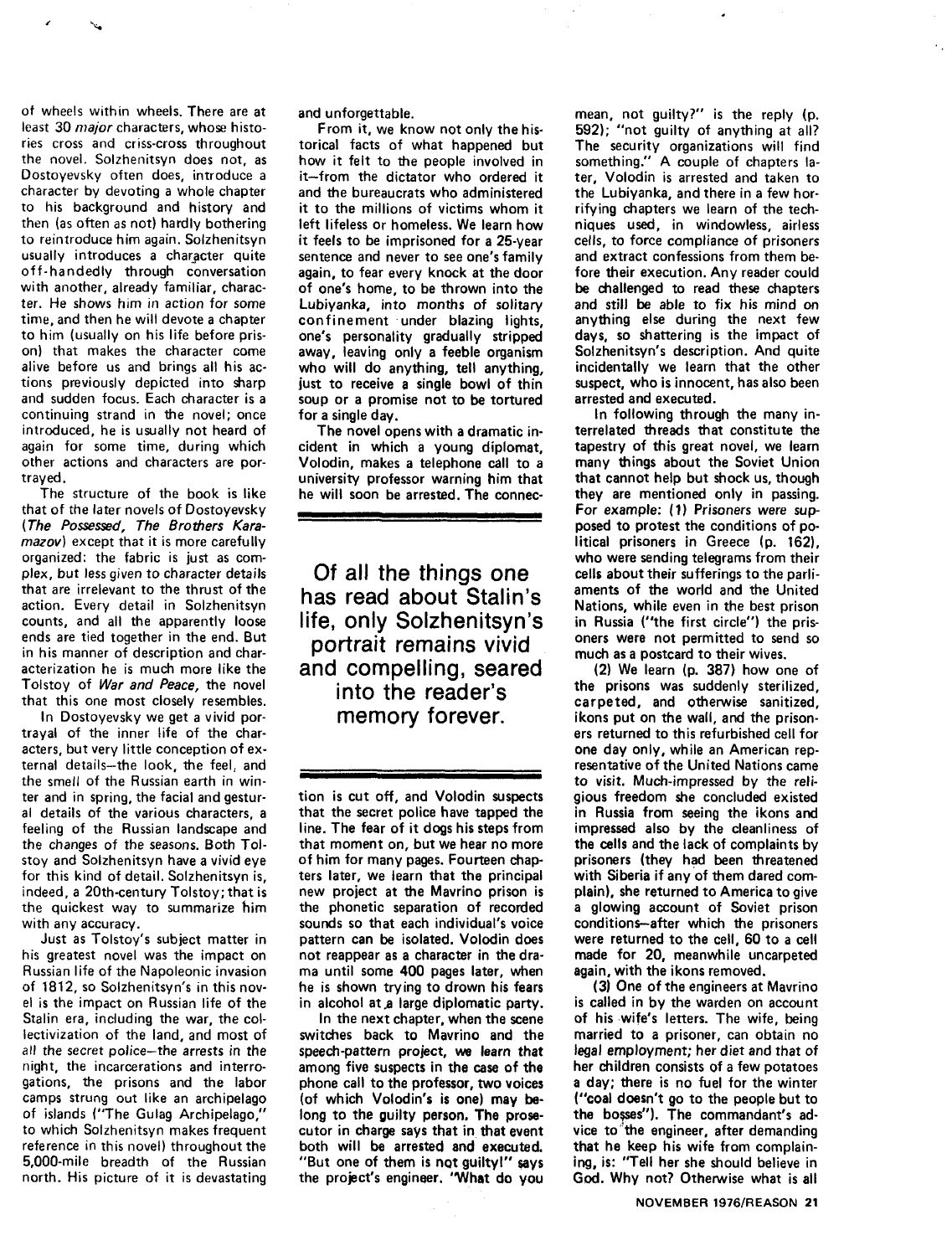this? Where is it leading? Calm her down, tell her you'll be coming soon."

(4) We learn again and again about the actual grounds of imprisonment in Soviet Russia. One of the engineers in Mavrino had been "imprisoned for anti-Soviet propaganda, the result of a denunciation cooked up by some neighbors who wanted his apartment, and afterward got it. It became clear subsequently that he had not engaged in any such propaganda, though he could have, since he listened to the German radio. Then it turned out that he didn't listen to the German radio, but he could have listened to it since he had a forbidden radio receiver at home. And when it appeared that he didn't have any such radio receiver, it was still true that he could have had one since he was a radio engineer by profession." (p. 549.) And on the basis of this last allegation he was imprisoned for 25 years.

Even more than the mastery of a complex story, it is the gallery of characterizations drawn by Solzhenitsyn that is unforgettable. One aspect of his genius is that, in spite of the large number of characters and the absence of any one of them from the narrative for long stretches, each one is indelibly etched upon the mind of the reader by the time the story is over. It is impossible in a brief review to provide even a sketch of the important characters; but through them we learn of Russian life during World War II, of what happened to those in the path of the German armies who (believing anything to be better than Stalin's tyranny) joined the other side, of the grinding poverty and mass starvation, of the fear and dread of every family that one of them might at any moment be arrested and never heard from again.

One will not soon forget, for example, the janitor at Mavrino prison, Spiridon Yegorov, who weaves in and out of the narrative until (pp. 452 ff.) two chapters are devoted to him: intelligent, impervious to political propaganda, devoted totally to his wife and family, he does anything he is told, to keep his family together. At last he is separated from his family: he and his wife and two children are sent in separate railway cars to various Arctic labor camps; he never hears from any of them again. Because of his engineering background he is transferred to Mavrino, where .in "the first circle" he escapes the death that presumably overtakes the rest of his family.

Unforgettable also is Ruska Doronin, at 23 the youngest inmate of Mavrino, who spent part of his adolescence in Arctic labor camps and Is

22 REASON/NOVEMBER 1978

only reprieved to Mavrino in order to become an Informer within the prison. Ruska is supposed to report all conversations that could be construed as anti· Soviet, but, being a warm, outgoing human being, he is unable to inform on them other than with tales so pre· posterous that the authorities see through them. At last he announces to his fellow prisoners that he is an in· former, and his usefulness to the commandants is at an end. Finally he is taken from Mavrino, interrogated, beaten, and shipped back to Vorkuta, on a labor detail guaranteed soon to end his life through starvation or freezing or exhaustion, in spite of his tremendous energy and zest for life.

Most tellingly portrayed of all, per· haps, is the mathematician Gleb Nerzhin, 31, one of the most talented among the prisoners at Mavrino. We first see him, interwoven among the other characters, a reservoir of enormous energy, determined to keep his mind and body functioning at full ca-

Solzhenitsyn is a 20th-century Tolstoy—that is the quickest way to summarize him with any accuracy.

pacity even under prison conditions. Gradually we learn of Nerzhin's intense love for his wife, of the depth of his silent despair at his 25-year sentence.

"Nerzhin had since adolescence been hearing a mute bell-all the groans, cries, shouts of the dying, carried by a steady insistent wind away from human ears .... At the age of 12 he had gone through an enormous pile of lzvestiya as tall as he was, and he had read about the trial of the saboteur engineers. From the very first, the boy did not believe what he read. He did not know why ... but he could clearly see that it was all a lie. He knew engineers in his friends' families, and he could not imagine them committing sabotage."  $(p, 234)$  And so the main purpose of his life becomes to under· stand why-why it should be like this, why it had happened, and how to stop it. "He went about dreaming of the day he would aort everything out,,.,"

バスステッド バットル

A person of tremendous energy and intelligence, Nerzhin tries to keep his mind alert and uncorrupted through the prison years, to survive as a full human being under the most impossible conditions. He helps other prisoners to the limit of his ability. But in the end he too is defeated, shipped off to a slave labor camp in the Arctic, where death in a short time is a virtual certainty. "Write!" entreats one of the prisoners as Nerzhin leaves. But "they both laughed .... In prison this request was a mockery. Correspondence between the islands of Gulag did not exist." (p. 660.) "We shall meet again!" cries another, for whose rights as a prisoner Nerzhin had fought, even at the price of hunger and punishment. "Where shall we meet again?" Nerzhin sighs. "At the Kotlas transit prison? At the lndigirika mines? I can hardly believe we'll run into each other strolling along a city sidewalk, can you?"

And so it is goodbye forever. "Yes," writes Solzhenitsyn (p. 673), "the taiga and the tundra awaited them, the record cold of Oymyakon and the copper excavations of Dzhezkazgan; pick and barrow; starvation rations of soggy bread; the hospi· tal; death. The very worst. But there was peace in their hearts. They were filled with the fearlessness of those who have lost everything, the fearlessness which it is not easy to come by, but which endures."

And so we say goodbye to the true heroes of Russia, their greatness lost forever through death in prisons, in mines, in labor camps. What grieves the reader most is the thought of what could have been. The tragedy of The First Circle, like all great tragedies from Aeschylus to the present, is the tragedy of waste-the needless waste of human energy, human potential, human life.

There is no doubt, however, where Solzhenitsyn places the blame. It is not with the bureaucrats who carry out the orders; it is not even with Stalin; it is with the intellectuals, the utopian theorists of socialism. In a littlenoted passage (p. 267), Ruska Doronin declares: ''If I cried about everything, I wouldn't have enough tears. I'm not the only one. They sent me to Vorkuta-and what a bunch of thugs they have there! ... All Vorkuta depends on prisoners, the whole Northland. It's the fulfillment of Thomas More's dream."

"Whose dream? I'm sorry, there's so much I don't know."

"Thomas More, the old fellow who wrote *Utopls.* He had the conscience to admit that society would always re-